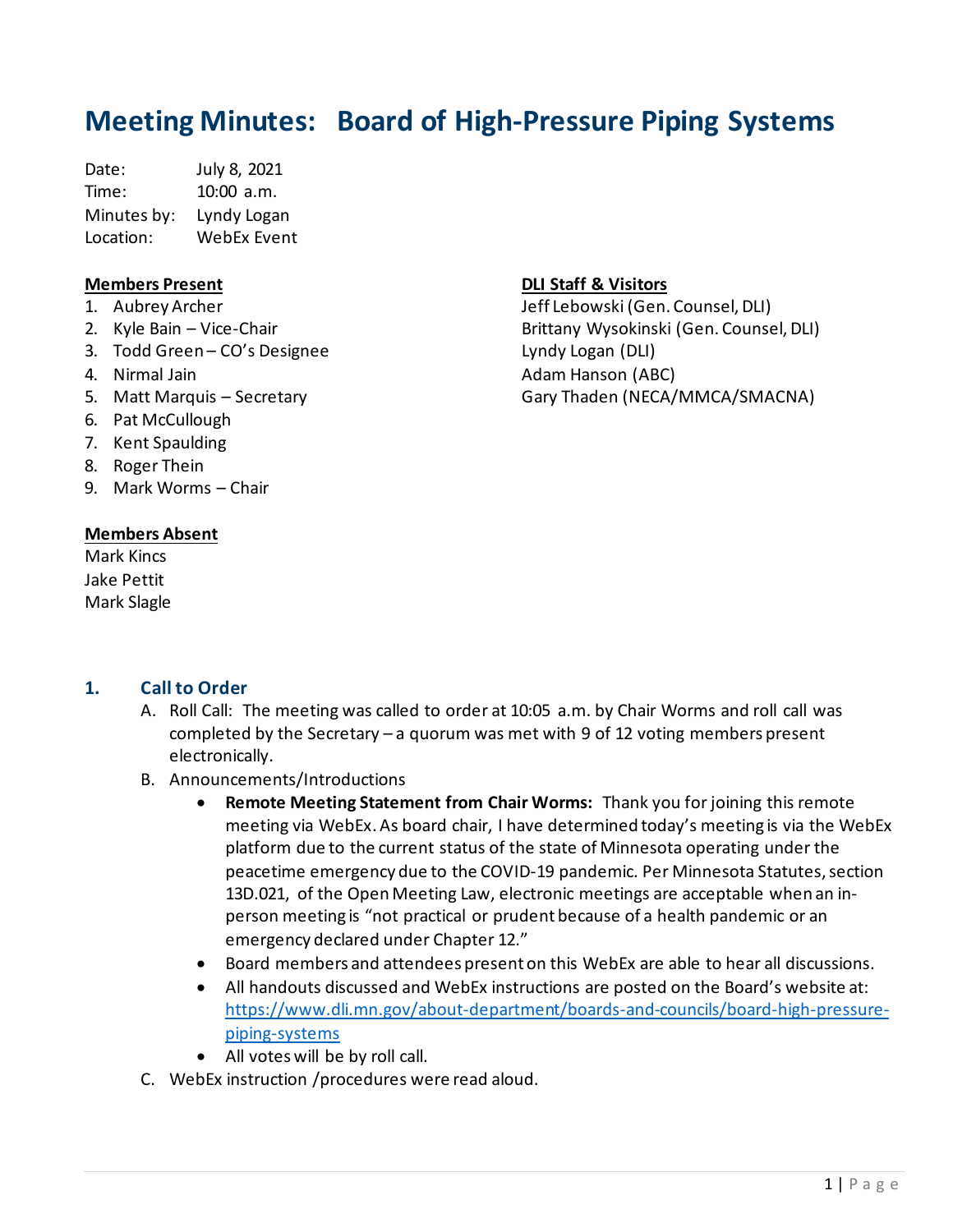# **2. Approval of Meeting Agenda**

A motion was made by Marquis, seconded by Bain, to approve the agenda as presented. The roll call vote was unanimous with 9 votes in favor; the motion carried.

# **3. Approval of Previous Meeting Minutes**

A motion was made by Marquis, seconded by Spaulding, to approve the April 8, 2021, meeting minutes as presented. The roll call vote was unanimous with 9 votes in favor; the motion carried.

#### **4. Approval of Expense Reports**

Electronic expense reports will be sent by Lyndy to Financial Services for payment.

## **5. Regular Business**

A. Licensing and permitting Licensing exams are taking place offsite; however, testing should resume at DLI in September.

#### **6. Special Business**

A. Officer nominations and elections

Election of Officers (Meeting was turned over to Green, Commissioner's Designee)

1. **Chair**

Matt Marquis nominated Mark Worms for Chair. The roll call vote was unanimous with 9 votes in favor; the motion carried.

#### 2. **Vice-Chair**

Matt Marquis nominated Kyle Bain for Vice-Chair. The roll call vote was unanimous with 9 votes in favor; the motion carried.

#### 3. **Secretary**

Kyle Bain nominated Matthew Marquis for Secretary. The roll call vote was unanimous with 9 votes in favor; the motion carried.

Meeting was turned over to re-elected Chair Worms.

#### B. Ammonia, Steam, and Welding Committee updates

| Ammonia           | <b>Steam</b>          | <b>Welding</b>        |
|-------------------|-----------------------|-----------------------|
| Jake Pettit       | Nirmal Jain           | Jake Pettit           |
| Mark Worms        | <b>Kent Spaulding</b> | <b>Kent Spaulding</b> |
| Mark Marquis      | Roger Thein           | Roger Thein           |
| <b>Todd Green</b> | <b>Mark Kincs</b>     | <b>Mark Kincs</b>     |
|                   | Kyle Bain             | Kyle Bain             |
|                   | <b>Todd Green</b>     | <b>Todd Green</b>     |

Green said Committees have not met, waiting on publication of codes.

#### C. Code Publications Update

Green said ASME, Section IX, was published on July 1, 2021. Still waiting on IIAR2, if published soon, the rulemaking process could begin in October.

#### **7. Complaints**

Nothing brought forth